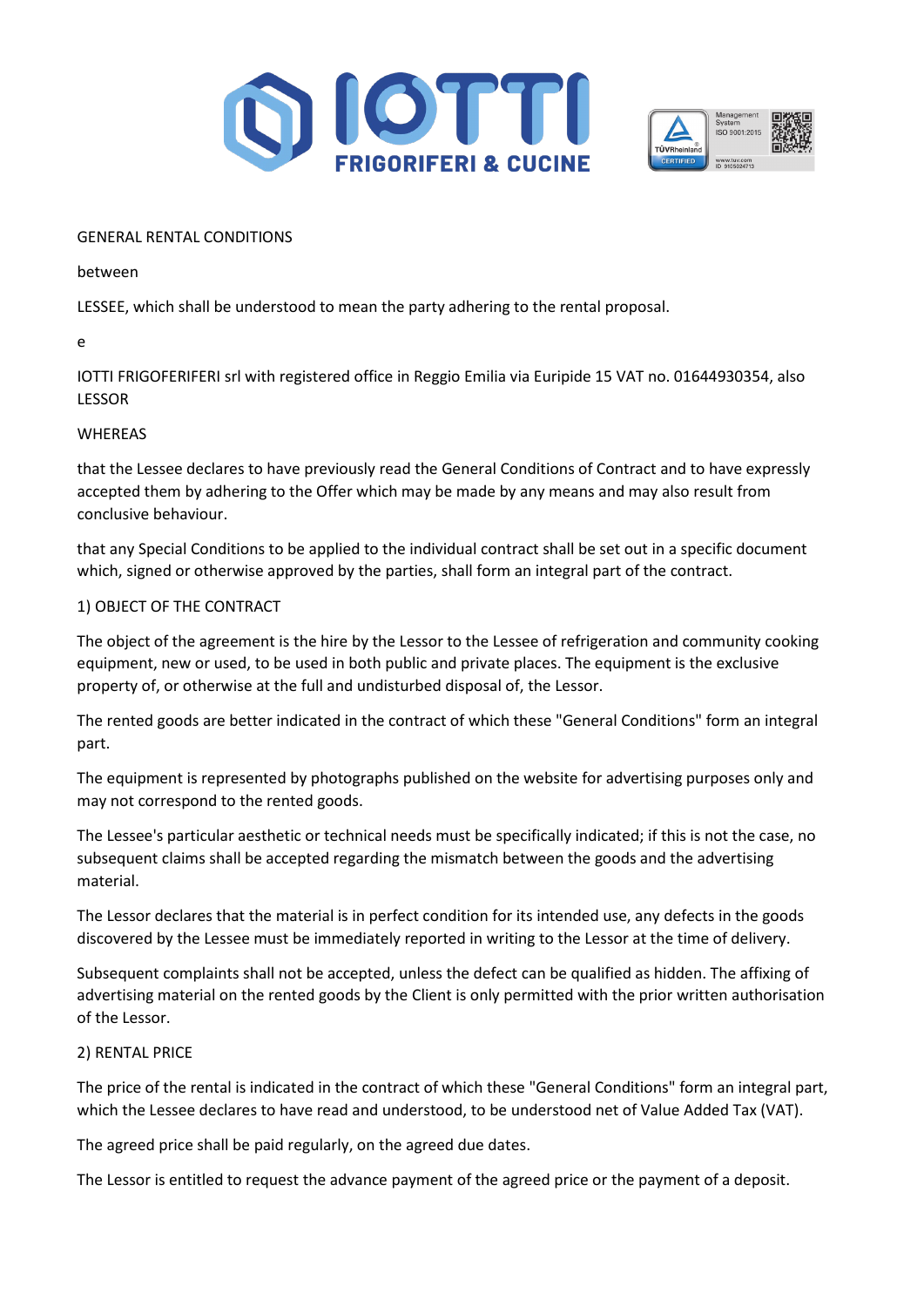



Any sums advanced for any reason by the Lessee may be retained by the Lessor until the final assessment of any outstanding amounts or damages attributable to the Lessee.

## 3) DELIVERY AND RETURN OF THE GOODS

The delivery and collection of the goods shall be made at the Lessor's expense up to a distance not exceeding 50 km, calculated from the Lessor's premises to the place of destination.

Costs for transport at distances greater than this shall be agreed upon separately.

The following are not included in the price: the costs of assembly and disassembly; any accessories to the goods; plumbing and electrical connections.

The Lessee shall bear any charges and expenses arising from the transfer of the goods outside the national borders.

The goods shall be delivered in working order, clean and complete with any necessary documentation and shall be returned in the same condition, except for normal wear and tear.

The Lessee is obliged to immediately return the goods at the expiration of the contract or when a cause for termination of the same occurs.

If the Lessee does not return the goods without delay, the Lessor may take them back and charge any additional costs to the Lessee.

The Lessee shall owe the Lessor, in addition to any further damages, the rental fees until the goods are returned.

### 4) DURATION, TERMINATION AND CANCELLATION OF THE CONTRACT

The duration of the contract is indicated in the contract of which these "General Conditions" form an integral part.

Failure to pay or delay in paying two rental fees, even if not consecutive, shall entitle the Lessor to request immediate termination of the contact, without the need for prior notice.

The Lessee may also withdraw after the order confirmation and in any case no later than the beginning of the rental period, without prejudice to the fact that, in this case, he shall be obliged to pay 50% of the foreseen rental fee, in addition to the legal charges if due, if the cancellation is made less than 30 days before the beginning of the rental period;

### 5) OBLIGATIONS OF THE LESSEE

The Lessee, upon delivery of the goods, becomes the custodian of the same, with all the legal consequences governed by law, and undertakes to use the same exclusively for the intended use.

Any change and/or movement of the property must be agreed upon in advance with the Lessor and authorised by the same in writing.

The Lessee authorises the Lessor in advance to enter the places where the machinery and equipment are located during the rental period, following a simple request for verification and maintenance purposes.